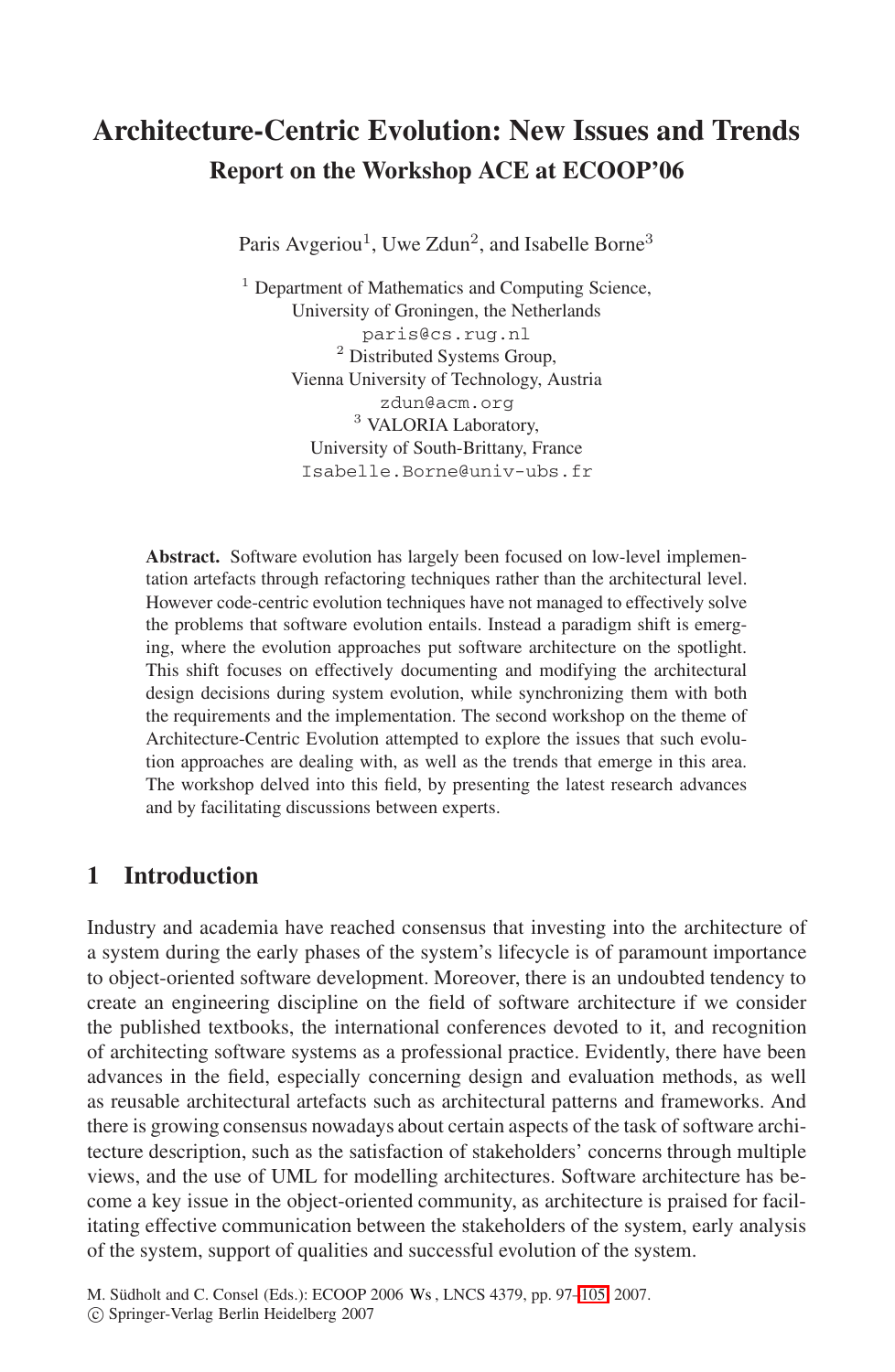#### 98 P. Avgeriou, U. Zdun, and I. Borne

Unfortunately, in practice, the evolution of software systems largely takes place at the code level. For example, a substantial part of industrial practice of software evolution concerns storing code artefacts in configuration management systems and applying refactoring techniques on them. This hinders the development team from having an overview of the "big picture" and grasping the significant design decisions that appear only at a higher level of abstraction [4]. As a result, the new design decisions that are taken during evolution may compromise or even contradict fundamental principles or constraints of the system's architecture. Moreover, the most substantial properties of the system are its non-functional requirements, the so-called "quality attributes", and the evolution of such properties can only be tackled at the level of architecture. In essence, software architecture is good means for facilitating the synchronization of the system requirements, their evolution, and their implementation during evolution cycles of the system [2].

The theme of architecture-centric evolution is complex and multi-faceted, both in its core and in its relevance to other advances of software engineering. Essentially, it involves at least the following topics:

- **–** Modeling architectures to support evolution of software systems
- **–** Using ADLs or UML to model evolution
- **–** Quality attributes and architectural evaluation in evolution
- **–** Meta-modeling of architectural refactoring
- **–** Architecture model transformations
- **–** Evolution through software architecture patterns
- **–** Architectural design decisions and architectural knowledge in evolution
- **–** Evolution of legacy software through its architecture
- **–** Architecture-centric evolution in the context of service-oriented architectures (SOA) or model-driven engineering (MDE)
- **–** Software engineering processes and methods for architecture-centric evolution
- **–** Theoretical aspects of architecture-centric evolution, e.g. causes of architectural changes
- **–** Synchronizing requirements, architecture and code during evolution
- **–** Evolution in product lines and system families
- **–** Case studies of architecture-centric evolution
- **–** Tools that foster architecture-centric evolution

This paper reports on the second workshop in the series of Architecture-Centric Evolution. The first workshop [5] had focused on the following topics: the metaphor of evolution, evolving components and product lines, languages to support evolution, and consistency of artifacts. The second workshop was of a more interactive nature and the discussion was directed towards the practical means to support evolution. The workshop consisted of four sessions, each lasting 1.5 hours. The first session included the presentation of three papers on formal methods, tools and frameworks to support architecture-centric evolution. The second session revolved around quality attributes in the evolution context, as well as the impact of aspects in the architectural design. The third session revolved around the industrial approach to architecture-centric evolution: tools and methods for architecture-centric evolution that are used in a large company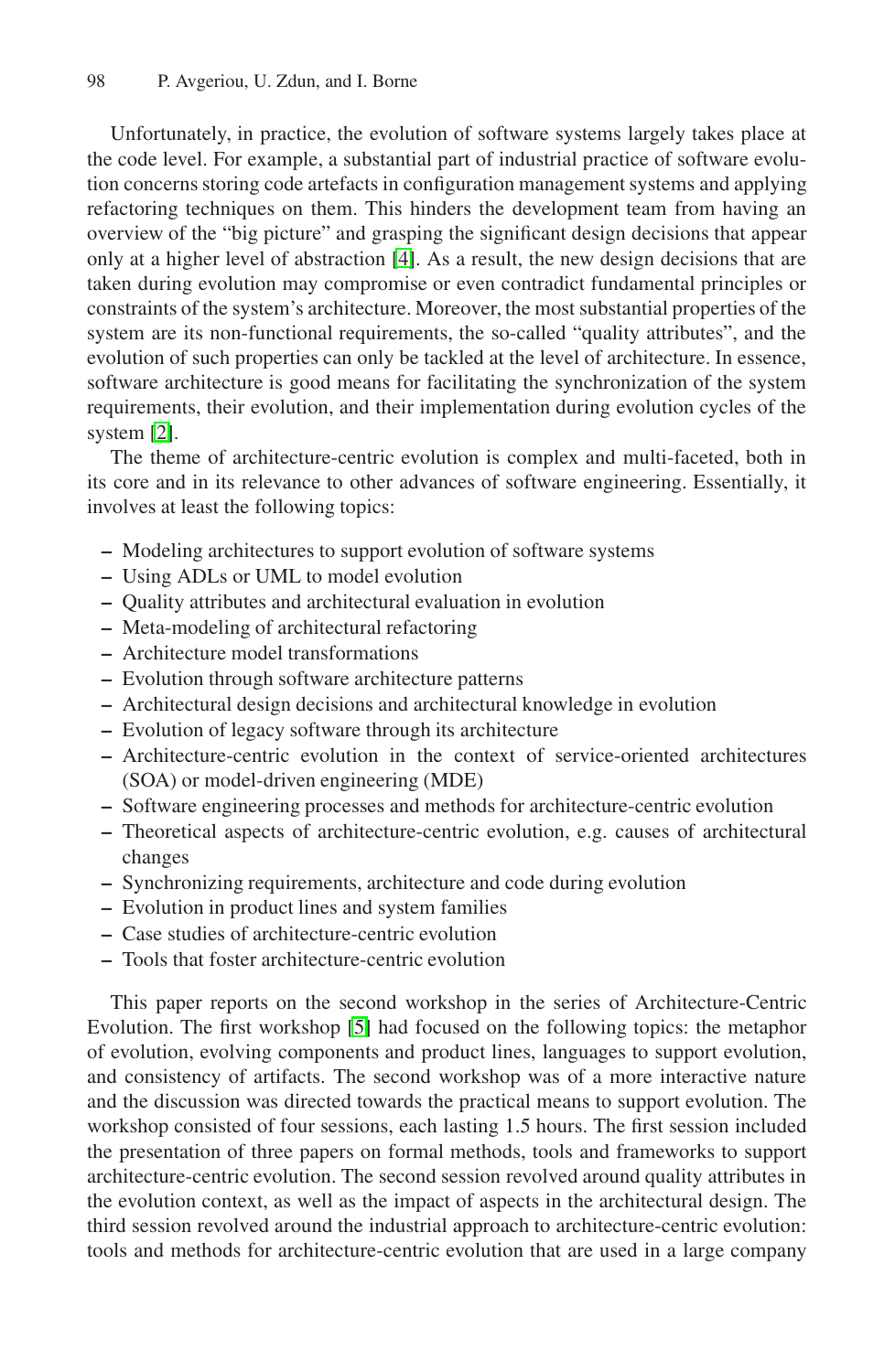were presented. The remaining time of the workshop was used to discuss the various issues and challenges that came out of the presentations and identify trends and challenges.

The rest of this workshop report is organized as follows: Section 2 outlines the contents of the papers that were presented in the workshop, as well as some of the discussion they raised. Section 3 describes the findings of the dialogue triggered by the previous sessions and the conclusions reached by the participants. Finally Section 4 concludes with a brief synopsis of the state-of-the-art and future trends.

#### **2 Issues in Architecture-Centric Evolution**

The essence of each paper as well as the key points of the raised discussions are summarized in the sub-sections below. The heading of each sub-section is the title of the corresponding paper. The papers presented during the workshop are available on-line at: *http://www.cs.rug.nl/ paris/ACE2006/*.

### **2.1 Modelling Software Evolution Using Algebraic Graph Rewriting**

Selim Ciraci and Pim van den Broek have worked on an approach to formalize evolution requests with the help of algebraic graph rewriting. They considered UML class and interaction diagrams (especially classes, methods and parameters) as the main source of architectural information and proposed the transformation of these diagrams into colored graphs. Changes in these diagrams represent changes during system evolution, which can then be formalized by algebraic graph rewrite rules.

Ciraci and van den Broek claimed that their approach is language-independent and thus extensible for other kinds of UML diagrams or other Architecture Description Language (ADL) representations. As a natural follow-up question, the speaker was asked whether tool support was possible, given the independence of modeling languages. The answer was positive and the speaker asserted that tool support can be automated at two levels: first by converting models made in the specific modeling language to marked or colored graphs; second by subsequent transformation of the graphs when evolution requests occur (through the push-out mechanism). There is no automated tool support but the authors plan to implement appropriate tooling, firstly for the Unified Modeling Language. At the level of code, refactoring issues can also be tackled by this approach, as long as there is a possible reverse engineering of the code into the appropriate ADL.

## **2.2 Meta-architecture Tools: The Working Engines of the Company's Architectural Evolution**

Ethan Hadar presented an industrial approach on the subject of architectural evolution, based on the paper he co-authored with Irit Hadar. Their perspective comes from a large multinational enterprise, that works with multiple different methodologies, products, product lines, technologies, tools, communities etc. In this context, architecture-centric evolution becomes a rather complex and risky issue. The speaker presented the Meta-Architecture tools constructed within their company and the corresponding method of operations, as well as its challenges and solutions. They focus on Software Architecture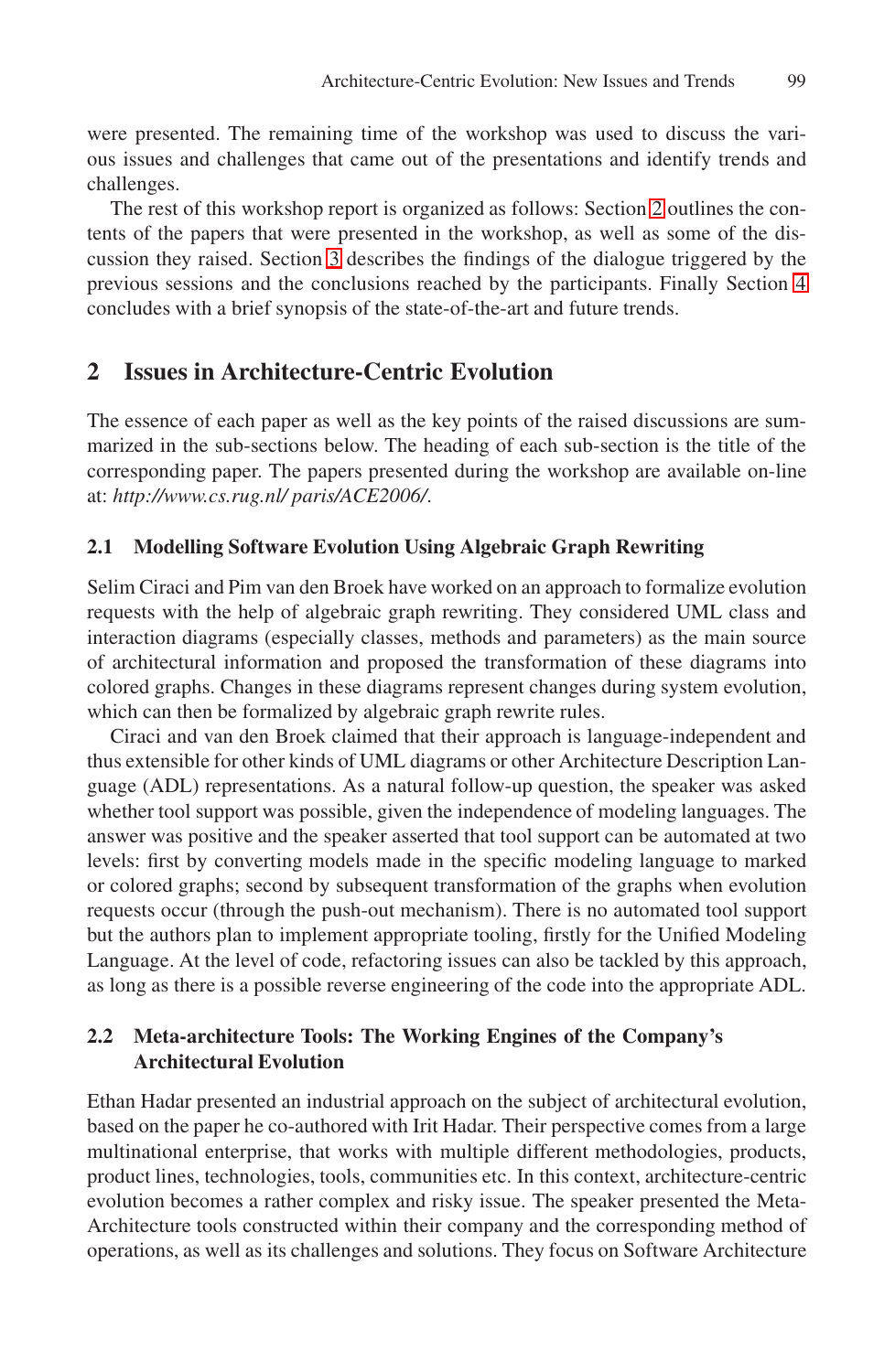Analysis and mainly work with three types of diagrams: business services, component interfaces and deployment. They pay particular attention to the traceability of the different artifacts produced. The presenter professed a rather radical view of their approach: the project management model follows the waterfall lifecycle model, while their development is rather agile. Furthermore the models produced are mainly aimed for use by managers, while the developers work with the source code.

According to the speaker, an architecture-centric evolution approach is not only a matter of implementing the appropriate methods and tools. Most importantly it is a matter of aligning the practices and goals of the organization with the corresponding line of thought. Another important remark is that in the pragmatic constraints of big corporate software development, research approaches, hypes and fashions are temporary and thus not so important. Their approach is to combine the best of all worlds. For instance they try to combine different concepts taken from the fields of Model Driven Architecture, Aspect-Oriented Programming, Software Architecture, etc., with the ultimate goal to make them work in practice and when needed.

## **2.3 Architectural Stability and Middleware: An Architecture-Centric Evolution Perspective**

Rami Bahsoon presented a paper, co-authored by Wolfgang Emmerich, that focuses on architecture stability: how far a software system can endure changes in requirements, while leaving the architecture of the software system intact. They argue that architectural stability is more threatened by changes in non-functional rather than in functional requirements. They studied in particular architectures that are strongly based on middleware, and put specific emphasis on the non-functional requirements that are important in this area, such as scalability, fault tolerance, etc. The goal is to facilitate their evolution over time. Bahsoon and Emmerich have shown through a case study, how a software architecture, when induced by distinct middleware, differs in coping with changes in these non-functional requirements.

Bahsoon was asked about the relation of their approach to architectural patterns and styles, since they, just as middlewares, determine a great part of the system architecture. The presenter responded that architectural patterns have a large impact on architectural stability and therefore the system evolution. However, which architectural patterns are more stable in face of change, is still an open research question. It would thus be fruitful to conduct impact studies of architectural patterns to the system evolution and perhaps classify the patterns in this respect.

The discussion then revolved around the applicability of their approach with respect to the architectural documentation of middleware. In specific the question was raised whether, there exist documented reference architectures for middleware that can be reused in designing and evaluating the overall software system architecture. According to the speaker's experience, middleware architectures were rarely publicly documented, and the non-functional requirements (quality attributes) are difficult to assess. The only viable way is to study and use the middleware extensively.

The evolution of the middleware itself is not tackled in this approach, even though it apparently has a large impact on the overall system evolution. In principle, one can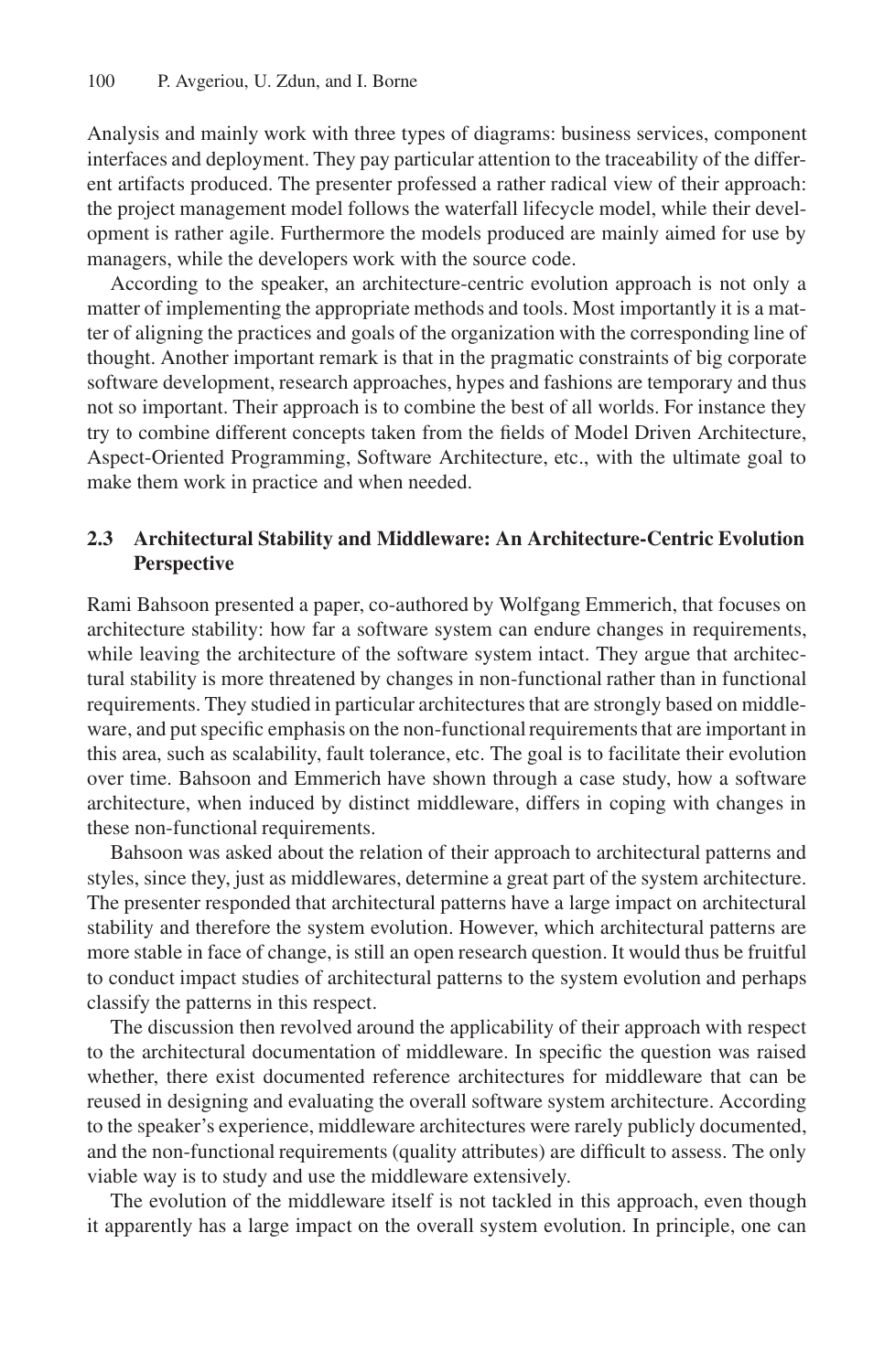either treat it as a black box, waiting for the community to evolve it, or continue the development of the middleware with own resources.

#### **2.4 Change Impact Analysis of Crosscutting in Software Architectural Design**

Klaas van den Berg presented an approach for impact analysis of crosscutting dependencies in architectural design. According to the presenter, the analysis of the impact of changes in requirements can be based on the traceability of architectural design elements. Especially the crosscutting dependencies between the design elements may have a strong influence on the modifiability of software architectures. The proposed impact analysis is supported by a matrix representation of dependencies.

The presenter argued that crosscutting concerns must be represented at two levels: source and target. Source elements crosscut with respect to their mapping to the target elements. The type of dependencies between source and target are very important in this respect and one must explicitly define them or one must justify why one did not define them. Eventually there are numerous inter-level and intra-level dependencies that can be traced, but not all of them should be traced. Van de Berg stressed the importance to define the goal of traceability: why artifacts need to be traced (e.g. for testing or analysis purposes).

#### **2.5 Using ATAM to Evaluate a Game-Based Architecture**

Ahmed BinSubaih presented the next paper co-authored by Steve Maddock. Their research work examines the suitability of employing an off-the-shelf software architecture evaluation method, ATAM, in order to assess systems in the gaming domain. They conducted a case study of a specific game-based architecture, evaluating it for its key drivers. Their findings were encouraging, as the method can clearly reveal the strengths and weaknesses of the architecture, which can then be guarded and addressed respectively before evolving the architecture further. In addition they proposed a small extension to the method: a view that consolidates disparate outputs generated by ATAM.

The discussion that followed concerned the issue of traceability, and in particular that of the architectural decisions. The application of ATAM produced backwards traceability of the decisions to the requirements. However, the presenter agreed with the participants that architectural decisions should also be traced forward to the architectural models, to facilitate successful evolution.

## **2.6 Safe Integration of New Concerns in a Software Architecture: Overview of the Implementation**

Olivier Barais presented a paper co-authored by Hanh-Missi Tran, Anne-Francoise Le Meur, and Laurence Duchien. This research concerned a framework for integrating new concerns into a software architecture, by factorizing the implementation of concerns into separate units, called 'patterns'. Their approach describes a rule language, that prevents erroneous concern integrations from being expressed, detects others by static verifications and identifies compatible join points between a 'pattern' and a basis architecture.

The presenter claimed that reusing components depends on a number of factors: making explicit all the dependencies of a component; separating the concerns in the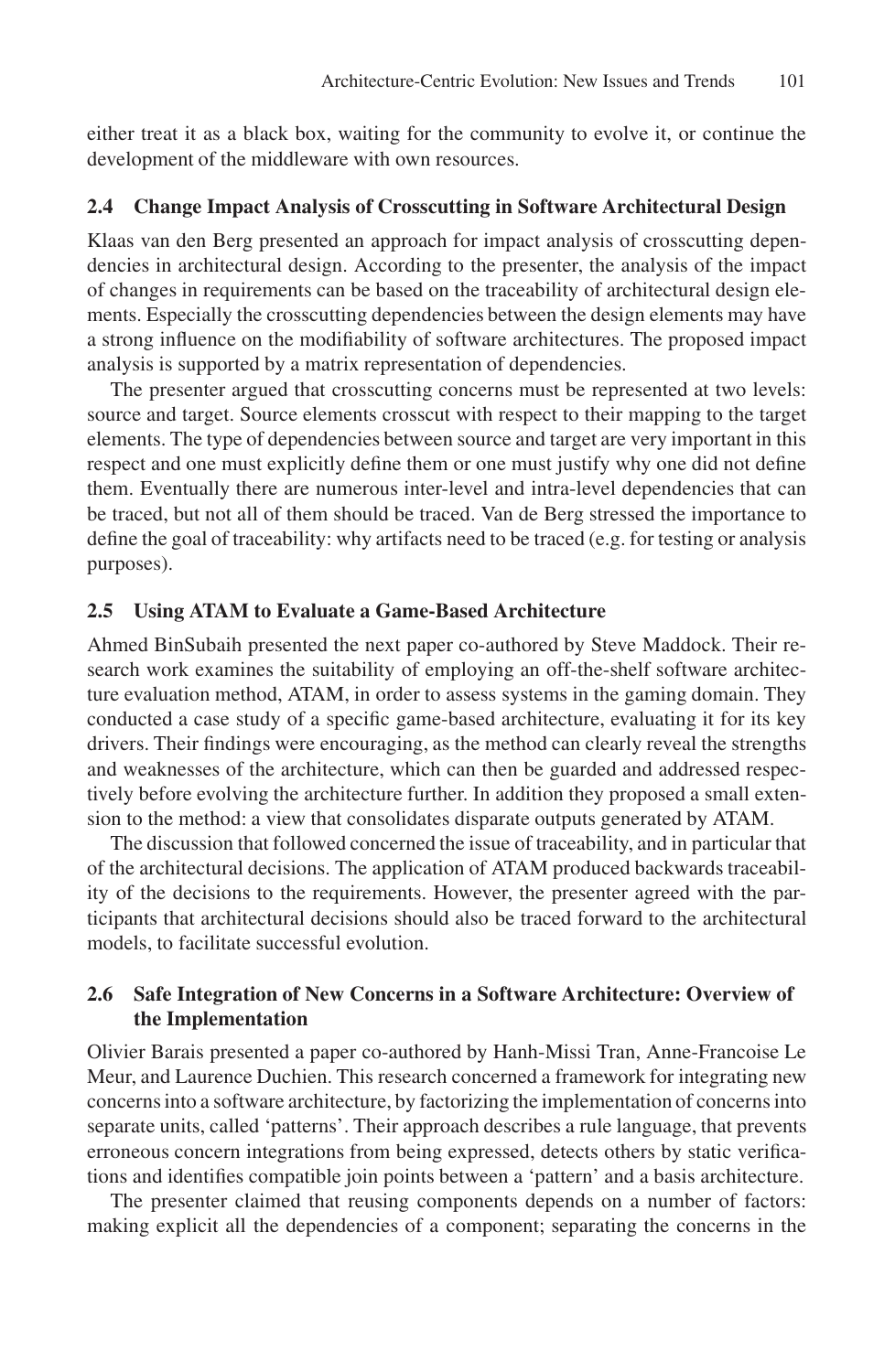software architecture; modularizing concerns in the form of aspects; applying an iterative integration process. The workshop participants discussed the notion of architectural mismatches caused by the assumptions made when integrating new components. The presenter argued that this approach provides a solution by making the assumptions explicit through both a static and a behavioral model, plus the necessary transformation rules. The presenter noted that the shortcoming of the approach is the focus on static analysis, since the mismatches cannot be explicitly documented and then tested at run-time.

The participants argued that the proposed approach has a shortcoming in the industrial context: one cannot really stop the development and freeze the code before a new component or aspect can be integrated. First, because there are many changes coming from different places that need to be accommodated simultaneously. Second, because not all 'patterns' and not all changes can be found and automatically accommodated; there needs to be some extent of manual intervention. The industrial point of view in such cases is to avoid automating everything; instead to allow for as much flexibility as possible.

This approach raises the process issues of architecture-centric evolution. The technical solutions need to be aligned to the pragmatic constraints, as they occur for instance in the industry. The importance of making the architectural knowledge explicit and sharing it with the stakeholders comes out as a necessity.

## **2.7 A Generic Framework for Integrating New Functionalities into Software Architectures**

Guillaume Waignier presented a paper co-authored by Anne-Francoise Le Meur and Laurence Duchien, that was closely related to the previous presentation. The presentation concerned the evolution of software through a generic framework for automatically integrating new functionalities into an architecture description. In contrast to the previous presentation that was bound to a specific Architecture Description Language (ADL), this approach is ADL-independent. The research group conducted a domain analysis on ADLs and came up with a generic ADL model to manipulate and reason about architectural elements involved in integration. Their approach is complemented by high-level abstractions to describe different kinds of integration, as well as a generic integration engine.

The presenter stressed the added value of this approach: the focus on integration issues, when defining the common metamodel of Architecture Description Languages. The workshop participants noticed the lack of explicit Quality Attributes in the metamodel. The presenter explained that quality attributes can be dealt with in the traditional way: by combining their approach with an architecture evaluation method, such as ATAM. The proposed approach can however provide hints about a specific quality attribute: consistency of the architecture. Consistency can be automatically checked and furthermore it be associated to architectural tactics and patterns.

Finally, the participants discussed the issue of runtime reconfiguration with specific focus on integrating the components of the 'pattern' during runtime. This issue could also be dealt with in this approach, as long as the sequence of modifications is strictly kept.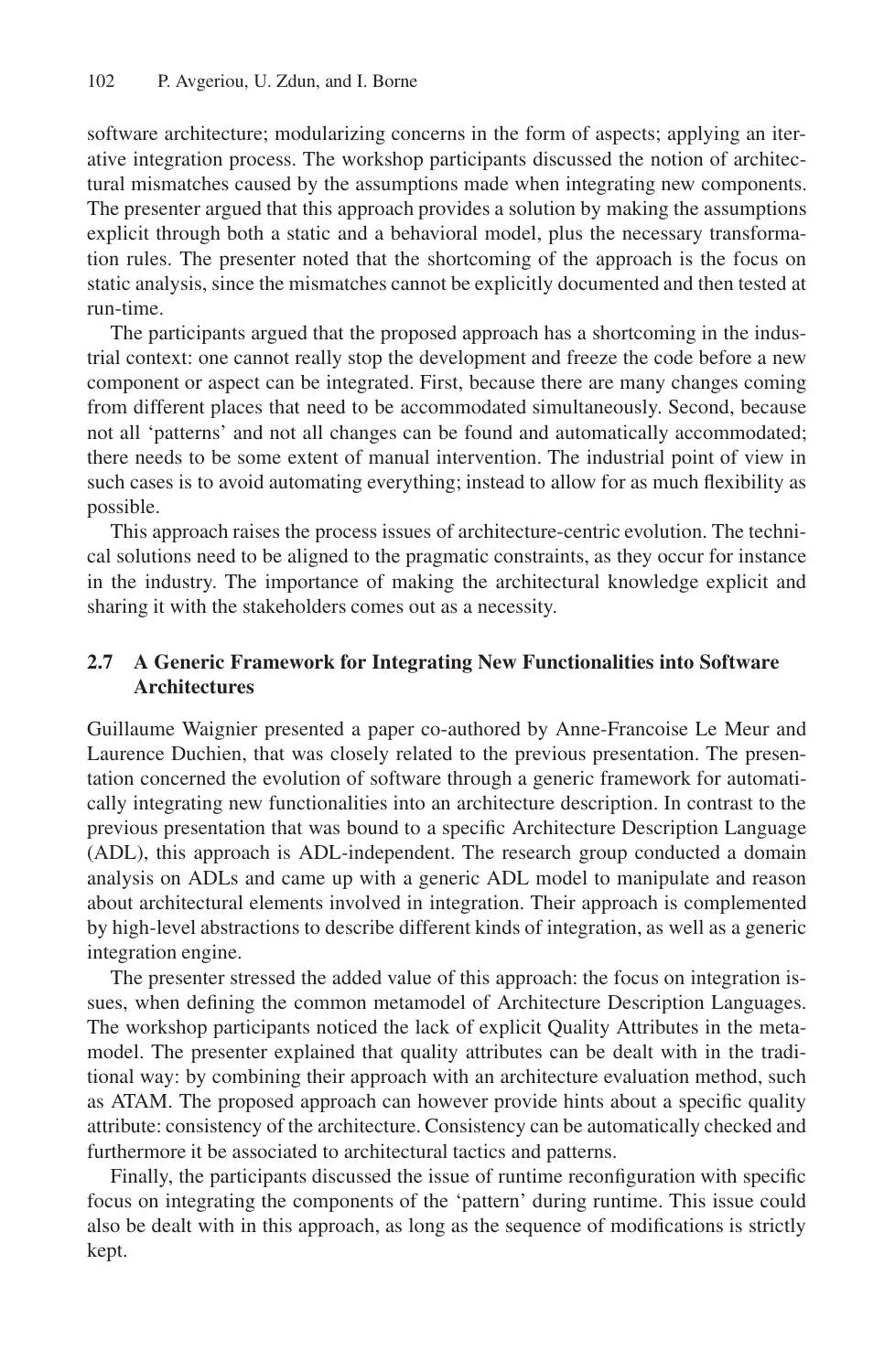## **3 Discussion and Outcomes**

The last part of the workshop was a discussion session, in which we summarized the participants' insights into architecture-centric evolution gained from the presentations and discussions, and elaborated on the different concerns that arose.

First the workshop members agreed on the importance of tools on architecturecentric evolution. In fact, the different approaches seemed to have commonalities in the tools that support them. We can extract some useful conclusions by examining closer what exactly the different tools support and what kind of target users they are aimed at.

A recurring topic during the workshop was the gap between the industry and academia. It is a rather typical software engineering phenomenon: the distance between the researchers who propose novel methods and tools and the potential adopters in the industry is substantial. The academic approach on architecture-centric evolution is mostly theoretical and considers the processes and the models that need to be formalized to result in automatic or semi-automatic tools to help the developers. In the industry, economical and timing issues are crucial and consequently the area of software architecture and evolution is viewed from a pragmatic perspective.

Another significant parameter that was discussed is that of human behavior, e.g. communication issues between different stakeholders, the way architects take decisions etc. Just like any field of software engineering, the human aspect must be taken under consideration when dealing with architecture-centric evolution.

The workshop focused mostly on technological issues and approaches, but also there are important process issues and organization issues. It is quite common that these two worlds, technology and organization, are studied separately. To overcome this problem, the idea was discussed to apply something analogous to the architecture-business cycle [1] in order to bridge the gap between technology and process/organization. The result would be a paradigm that makes explicit the influence of one to another and vice versa in an iterative cycle.

During the workshop, some approaches were presented on automating the evolutionary mechanisms, e.g. the integration of aspects on an entire software architecture all at once. Integration concerns various kinds of elements, mainly components and objects, according to different techniques (e.g. marked graphs, separation of concerns). The participants agreed that we should not over-automate but rather allow for some flexibility in order to incorporate more human intervention and manual work into the processes. Architects and designers should be able to take decisions when appropriate. We should strike a balance between automation and manual work.

Another issue that is considered a 'hot' research topic, dynamic evolution, and particularly dynamic reconfiguration, is necessary and urgent for modern software development. However the workshop members were skeptical about how to implement such a mechanism due to unsolved problems, e.g. monitoring the run-time system, quality of service evaluation, etc. This is a crucial topic in cases where the system needs to evolve without being shut down, but indeed, its implementation is still problematic.

The workshop participants pondered over the meaning of architecture-centric evolution and how to achieve it. A simplistic but perhaps naive opinion that has been proposed in the past, is merely to synchronize architectural documentation when the software product is evolved. This can be achieved either by documenting the decisions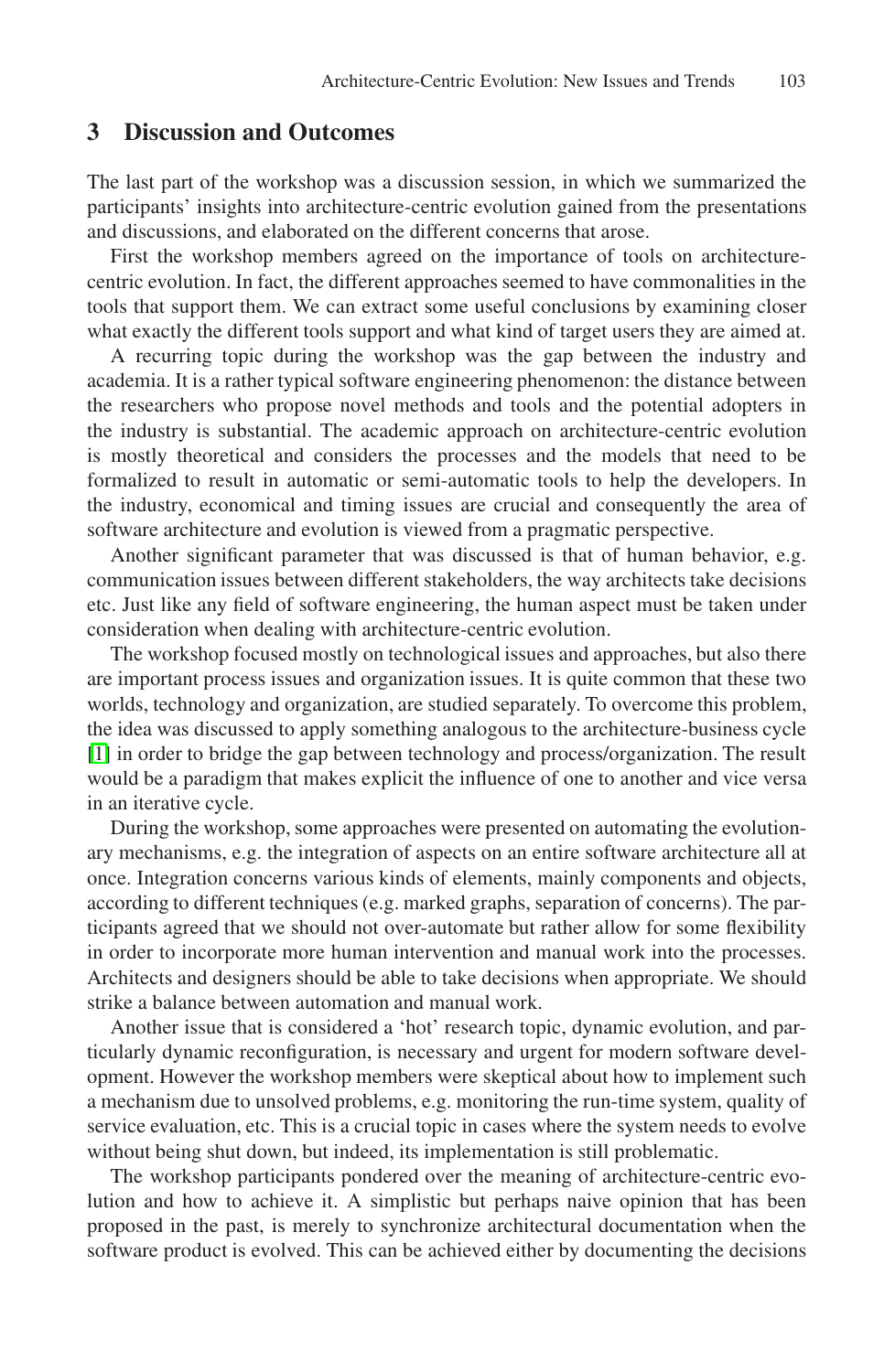#### 104 P. Avgeriou, U. Zdun, and I. Borne

taken by the developers, or after the fact, through reverse-engineering. However, this leads to code-centric rather than architecture-centric evolution. Updating the architecture document in this case is a side-effect of changing the code. Architecture is not in the center but is a by-product, a documentation outcome. A paradigm shift is necessary in order to move away from this code-centric approach and strive towards a real architecture-centric one. In architecture-centric evolution, the role of architecture is central to facilitating evolution. It is the starting point of incorporating changes and all other artifacts should follow. There are two trends towards this goal, that were identified during the presentations but also during the plenary discussion: the importance of traceability, and the emergence of the aspect-oriented paradigm.

First, the lack of effective traceability, was a recurring problem identified that currently hinders architecture-centric evolution. Traceability can be defined as "the degree to which a relationship can be established between two or more products of the development process, especially products having a predecessor-successor or master-subordinate relationship to one another" [3]. In the case of architecture-centric evolution, traceability is key in synchronizing the requirements specification, the architecture description, and the code. These three types of artifacts need to be traced backward and forward in order to keep them synchronized when one of them changes. This issue was also largely discussed in the first ACE workshop [5], where the consistency of artifacts between evolution was deemed of paramount importance. It is common place that traceability methods still need to be developed before they can successfully support Architecture-Centric Evolution.

Second, the role of *aspects* as a means to better manage evolution was largely discussed during the workshop. The rationale is that when we try to incorporate new requirements or concerns, these may be crosscutting in the architecture and need to be implemented horizontally. On the one hand, we must integrate them into the architecture by the means of a weaver. On the other hand, architectural artifacts must be connected (i.e. traceable) to other levels (e.g. to requirements and to the implementation), as well as to evolution versions and we can define crosscutting dependencies between the architectural artifacts. It is, however, not necessary that roundtrip traceability is supported.

## **4 Epilogue**

The second workshop on the theme of Architecture-Centric Evolution (ACE 2006) hosted interesting presentations and discussions. The authors of the papers mainly focused on specific techniques and approaches from a technical point of view. We can claim that there are good practical and research solutions for particular technical problems. However, architecture-centric evolution is still quite preliminary and there are numerous open research issues that must be addressed. Specific issues that recurrently came up during the presentations and discussions were: how to connect architectural evolution and quality attributes; how to bridge the gap between research and practice; what is the role of aspects in architectural evolution; how to include organizational aspects and keep consensus between all stakeholders of a system. Even though architecture-centric evolution is still a young approach, there was consent among the